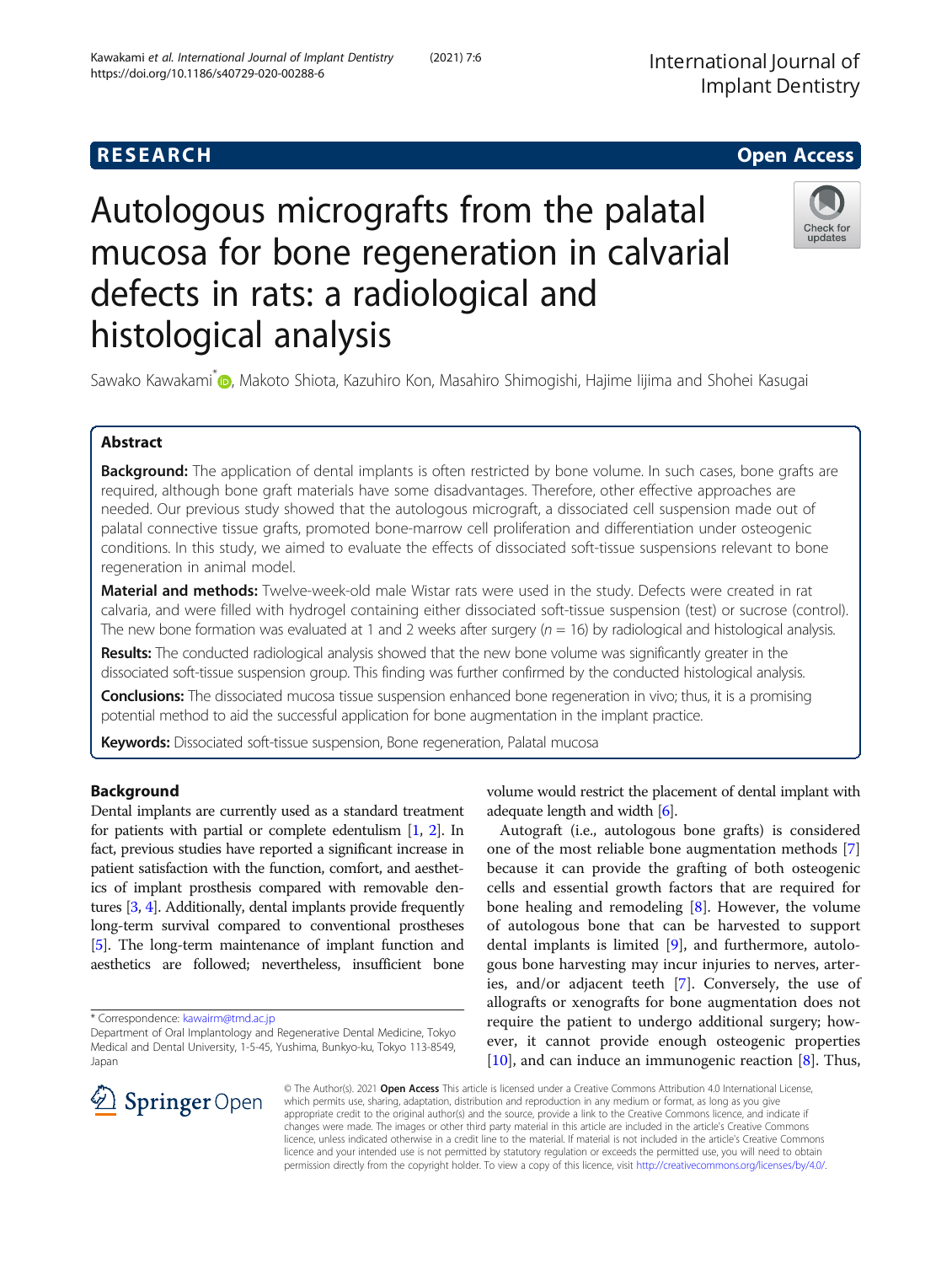novel methods are urgently needed to facilitate effective and safe bone augmentation in the clinical situation.

Recently, autologous micrograft, which is a dissociated cell suspension made out of tissue grafts, has received much attention as a promising material for soft-tissue engineering applications and plastic surgical procedures in the clinical setting [\[11\]](#page-6-0). Autologous micrograft (diameter < 50 μm) has been shown to facilitate improved wound healing [\[12\]](#page-6-0) and hair transplantation [\[13\]](#page-6-0), likely by ensuring the transplantation of an optimal cellular microenvironment and extracellular matrix, as well as of the target cells [[14\]](#page-6-0).

Several studies have demonstrated that fibroblast growth factors (FGF) and vascular endothelial growth factor (VEGF), which mediate bone regeneration, are released from mucosal tissues [\[11,](#page-6-0) [15](#page-6-0)–[17](#page-6-0)]. Furthermore, other studies have suggested that dissociated soft-tissue suspension enriched for progenitor cells can enhance tissue regeneration  $[13, 18]$  $[13, 18]$  $[13, 18]$ . Based on these findings, we hypothesized that dissociated soft-tissue suspension likely contains growth factors capable of enhancing osteogenesis. In fact, we successfully demonstrated that dissociated soft-tissue suspension enhanced bonemarrow cell proliferation, osteogenic differentiation, and mineralized nodule formation in vitro study [\[19\]](#page-6-0). Furthermore, we suggested that the efficacy of bone regeneration using dissociated soft-tissue suspension with the collagen membrane as a scaffold in vivo study [\[20](#page-6-0)]. It indicated that dissociated soft-tissue suspension with collagen membrane promoted bone healing in rat calvaria defect model. However, the collagen membrane is biomaterial, so that biological effects might be reflected in the result. In addition, the application of biomaterial may have possibility for allergy [[21](#page-6-0)]. Therefore, we selected the synthetic peptide hydrogel as a scaffold to avoid the biological effect and other complication in the present study. The aim of this study was to evaluate the potential of dissociated soft-tissue suspension itself generated from palatal mucosa to enhance bone regeneration in rat calvarial bone graft model.

# Materials and methods

# Preparation of dissociated soft-tissue suspension

The autologous micrograft, which is a dissociated cell suspension made out of palatal connective tissue grafts, was prepared following procedure. Twelve-week-old male Wistar/ST rats (body weight, 340–370 g) were used after acclimatization (2 weeks). The rats were kept in cages at constant temperature, with a 24-h light-dark cycle, and provided ad libitum access to food and water during the experiment period. Rats were randomly allocated into two ('test' and 'control') groups, and anesthetized via initial inhalation of 4% (v/v) isoflurane for 2 min, followed by an intramuscular injection of ketamine (84 mg/kg Ketalar; Daiichi Sankyo Inc., Tokyo, Japan) and xylazine (12 mg/kg; Selactar; Bayer Yakuhin Ltd., Osaka, Japan). A partial thickness palatal mucosa section  $(2 \text{ mm} \times 2 \text{ mm})$  was then resected from each rat. The superficial epithelium was removed from each mucosa, and the remaining mucosa was cut in half (Fig. [1](#page-2-0)a). This tissue graft was immediately processed into a dissociated soft-tissue suspension with 1 mL of 10% sucrose solution using a tissue dissociative device (Rigenera; Human Brain Wave, Italy, Fig. [1](#page-2-0)b) for 60 s  $[11]$  $[11]$  $[11]$ .

## Surgical procedures

After harvesting dissociated soft-tissue suspension, the calvarial bone of each rat ( $n = 16$ ) was exposed via a linear skin incision (producing a skin flap), and the periosteum was raised. A full-thickness 8-mm-diameter bone defect was created in the center of the exposed calvaria using a bone trephine bur. In the test group, the dissociated soft-tissue suspension made from autograft was mixed with self-assembling peptide hydrogel (Corning PuraMatrix; Thermo Fisher), and then placed into the calvarial defect. In the control group, a 10% sucrose solution was combined with hydrogel and then placed into the calvarial defect (Fig. [1](#page-2-0)c). The skin flap was then repositioned and sutured with 4-0 nylon. The rats were sacrificed at 1 and 2 weeks ( $n = 4$ /group) after surgery.

#### Radiographic analysis

Samples were subjected to a quantitative radiological analysis using a micro-computed tomography scanner (100 kV, 30 μA, SMX-90CT; Shimadzu Corporation, Kyoto, Japan). The new bone volume (BV) and the ratio of new bone volume relative to the total tissue volume (new bone volume/total tissue volume; BV/TV) and the ratio of new bone area were assessed in this study. The region of interest was precisely positioned over each calvarial defect, determined via histological analysis. BV indicated that the newly formed bone including mature and immature bone volume, and TV indicated that BV and the newly formed soft tissue volume. BV and TV were calculated by counting the number of radiopaque voxels at the site using TRI/3D BON software (RATOC System Engineering Co., Ltd., Tokyo, Japan) within the region of interest. After reconstruction, the new bone and soft tissue were segmented using a threshold 396.58125 mgHA/cm<sup>3</sup> and 235.33078 mgHA/cm<sup>3</sup>, respectively, according to histological analysis and literatures [[22](#page-6-0), [23\]](#page-6-0). The ratio of new bone area was evaluated using the three-dimensional (3D) images observed from vertical side were binarized using ImageJ 1.50i (Wayne Rasband, National Institutes of Health, USA) and calculated the bone fill area within the defect area.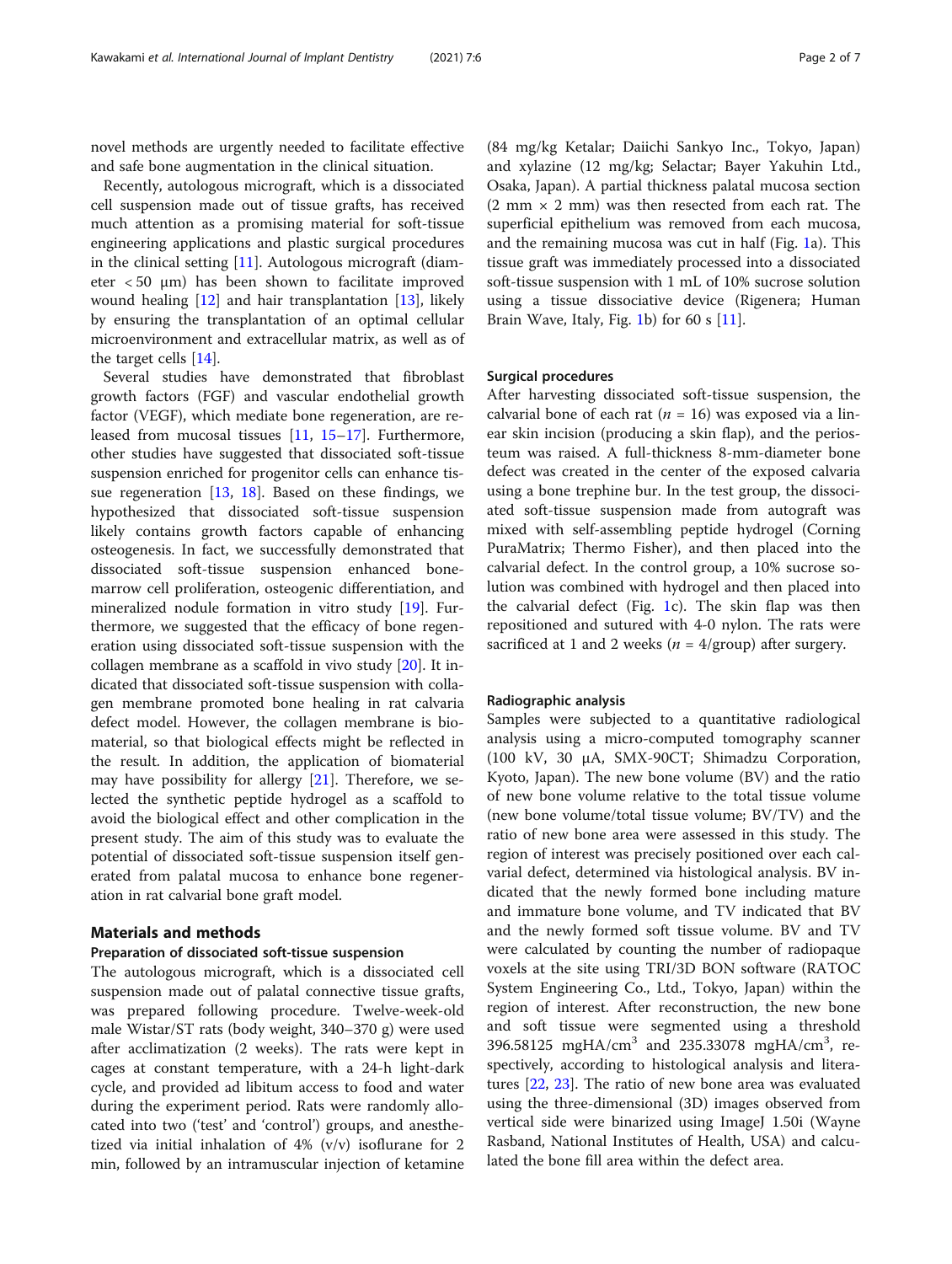<span id="page-2-0"></span>

#### Histological analysis

Samples were immediately fixed for 14 days in neutral 10% formalin, and decalcified for 3 weeks in 10% formic acid (room temperature). The specimens were then trimmed down to an area immediately surrounding the calvarial defect, dehydrated with ethanol, embedded in paraffin, sectioned (5 μm) using a microtome, and stained with hematoxylin and eosin. The center of the sample was observed using an optical microscope (BIO ZERO BZ-8000; Keyence).

### Statistical analysis

All data were examined for normality by Shapiro-Wilk tests; however, since not all data achieved normality, comparisons were made using Mann-Whitney U test with SPSS (SPSS version 22, IBM). A  $p$  value < 0.05 was considered to indicate statistical significance.

# Results

# Volumetric radiological analysis of test- and controlgroup animals

New bone in the calvarial defects of 3D images is shown in Fig. [2](#page-3-0). BV was significantly greater in the test group than in the control group at both analyzed time points  $(p = 0.024$  and  $p = 0.024$  at 1 week and 2 weeks between groups, respectively; Fig. [3](#page-4-0)a). The BV/TV was not significantly different between the test and control groups

 $(p = 0.114$  and  $p = 0.200$  at 1 week and 2 weeks between groups, respectively; Fig. [3b](#page-4-0)). In contrast, the ratio of new bone area was significantly increased in each group between 1 and 2 weeks ( $p = 0.024$  and  $p = 0.024$  in the control and test groups between 1 and 2 weeks, respectively), but was not significantly different between the test and control groups ( $p = 0.686$  and  $p = 1.000$  at 1 week and 2 weeks between groups, respectively; Fig. [3](#page-4-0)c).

# Histological observations of test- and control-group animals

Histological images of the incurred calvarial defects are shown in Fig. [4](#page-4-0) and Fig. [5](#page-5-0). In the control group, most calvarial defects were covered with loose connective tissue by 1 week after surgery (Fig. [4](#page-4-0)a). At this time point, fibrous connective tissue (including cells with flat nuclei) was observed in parallel along the anteroposterior axis of the defect margin (Fig. [4c](#page-4-0)). Immature bone formation with lacunae extended from the margin toward the center of the defect. Some relatively large noncellular structures were preserved; however, the disrupted section of the noncellular structure was surrounded by cell-rich fibrous connective tissue.

In contrast, in the test group of 1 week, exhibited newly formed bone with large lacunae that extended from the margin toward the center of the defect (Fig. [4b](#page-4-0)). Immature cell-rich connective tissue that stained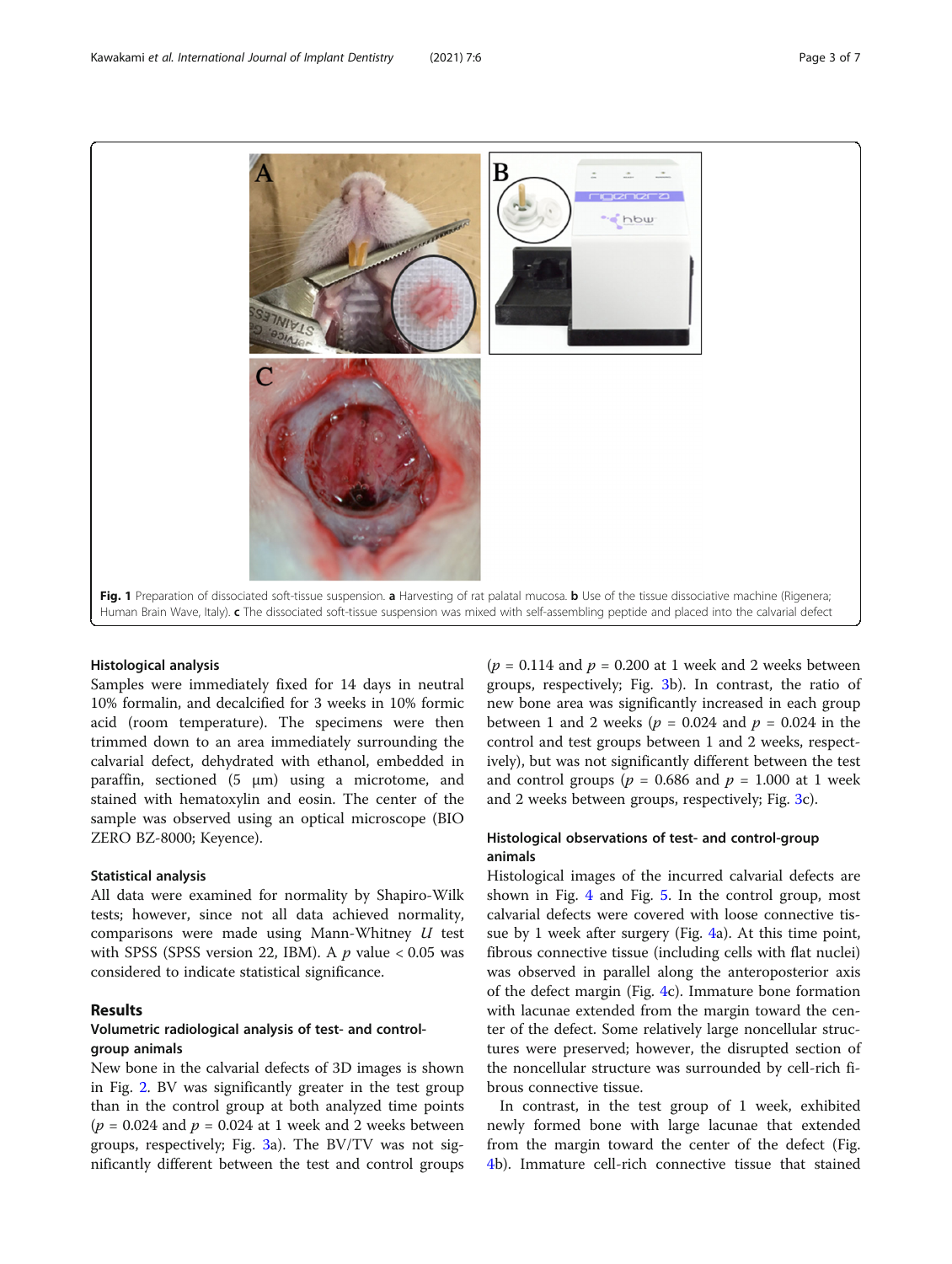# strongly for eosin, and that included both a fine network and infinite lacunae, extended parallel to the parietal bone throughout the inner part of the defect, and was contiguous with immature bone (Fig. [4](#page-4-0)d). The noncellular structure was better retained at the upper part of defects, and more blood vessels were observed in the test group than in the control group.

At 2 weeks after surgery, the control group exhibited newly formed bone with large lacunae near the defect margin (Fig. [5a](#page-5-0)). The staining pattern exhibited by the new bone was equivalent to that of host bone. Immature loose connective tissue covered the entire upper section and the center of the inner section of the defect. New bone formation was observed adjacent to the immature fibrous connective tissue at the lower section of the defect (Fig. [5c](#page-5-0)). Part of the noncellular structure was retained.

In the test group of 2 weeks, the newly formed bone with lacunae of various sizes (some of which contained cells within their inner spaces) were located close to the margin of the defect (Fig. [5](#page-5-0)b). Notably, a much larger amount of new bone was observed in the test group

compared with that to the control group. Lining cells were observed surrounding the newly formed bone. The defect margins were unclear because they exhibited the same staining as the host bone; however, bone lamellae were observed irregularly (Fig. [5](#page-5-0)d). Immature connective tissue and noncellular structures were not retained at the margin of defect.

# Discussion

In this study, we investigated the efficacy of a dissociated soft-tissue suspension for bone augmentation. In recent years, enamel matrix derivatives (EMDs), and growth factors such as bone morphogenetic proteins (BMPs), have been used to augment bone formation in the clinical situation; however, EMDs have been shown to produce different effects in various osteoblast types, likely as a result of missing growth factors [[24\]](#page-6-0). Similarly, the use of BMPs has been reported to cause edema, tissue damage, and/or teratogenesis [[25\]](#page-6-0). Thus, novel and effective approaches to facilitate successful bone augmentation are required.

<span id="page-3-0"></span>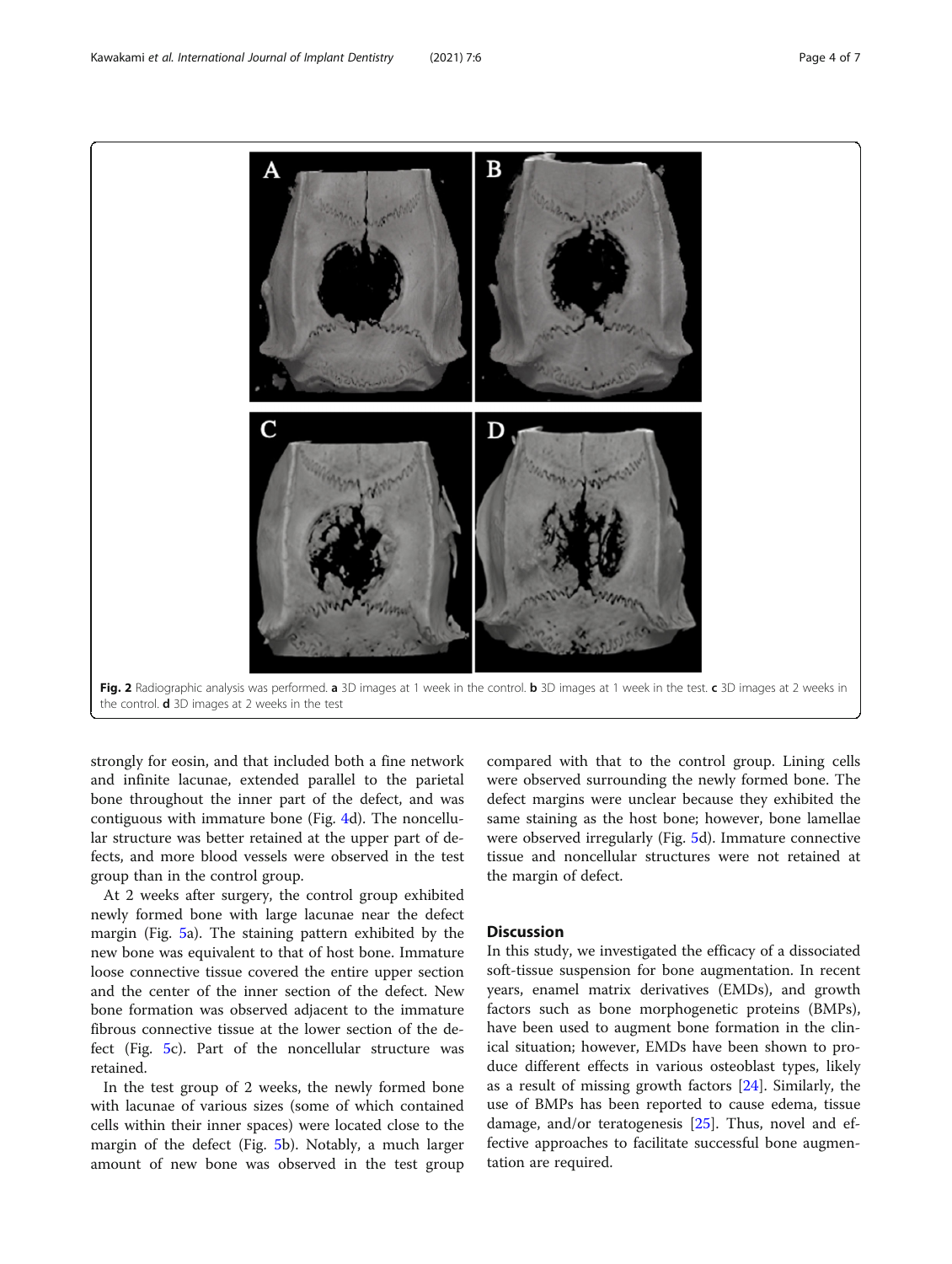<span id="page-4-0"></span>

The conducted radiographic analysis identified new bone in all of the analyzed samples; the BV was significantly higher in the test group than in the control group at both of 1 and 2 weeks. In contrast, no significant differences were found in the ratio of new bone area between the control and test groups. At the histological observation in the control group, thickness of newly formed bone was less than the test group. These results showed that trabecular structure formation was increased in the test group compared to the control group at 1 and 2 weeks after surgery. This finding is consistent with our previously conducted in vivo study, which also revealed a significant increase in the BV that was formed after 1 week of exposure to a palatal mucosa suspension.



of in flamed area in the test. The center of the sample was observed

The BV/TV in the present study was not significantly different between the test and control groups; although, the BV was significantly higher in the test than the control group. It suggests that the generated dissociated palatal mucosa suspension enhanced not only new bone formation but soft tissue formation such as fibrous tissue at the incurred defects.

The conducted radiographic and histological analyses also confirmed new bone formation in all analyzed samples. Although hydrogel was retained in the defects in both groups after 1 week, it was observed in larger quantities in the control group than in the test group, suggesting that the rate of hydrogel disruption was increased in the test group compared to that of the control group. In addition, cell-rich connective tissue was observed only in the test group, suggesting that the dissociated soft-tissue suspension facilitated its formation by enabling cell assembly. At 2 weeks after surgery, newly formed bone with irregular lamellae structure was observed throughout the test defects. Furthermore, bone-lining cells were observed on the newly formed bone in the test group. Nevertheless, together, these findings support that the dissociated soft-tissue suspension promoted osteogenesis and bone maturation.

In our previous study, we observed newly formed bone at the margin of incurred defects after they were treated with a collagen membrane micrograft group for 1 week [[20\]](#page-6-0). In contrast, the current study showed newly formed bone and surrounding connective tissue located adjacent to the host bone at the margin of the incurred defects. Moreover, although the border between the host and newly formed bone became unclear at 4 weeks after surgery in our previous study [[20\]](#page-6-0), the current study showed that the newly formed bone was connected to the host bone by 2 weeks after surgery. These findings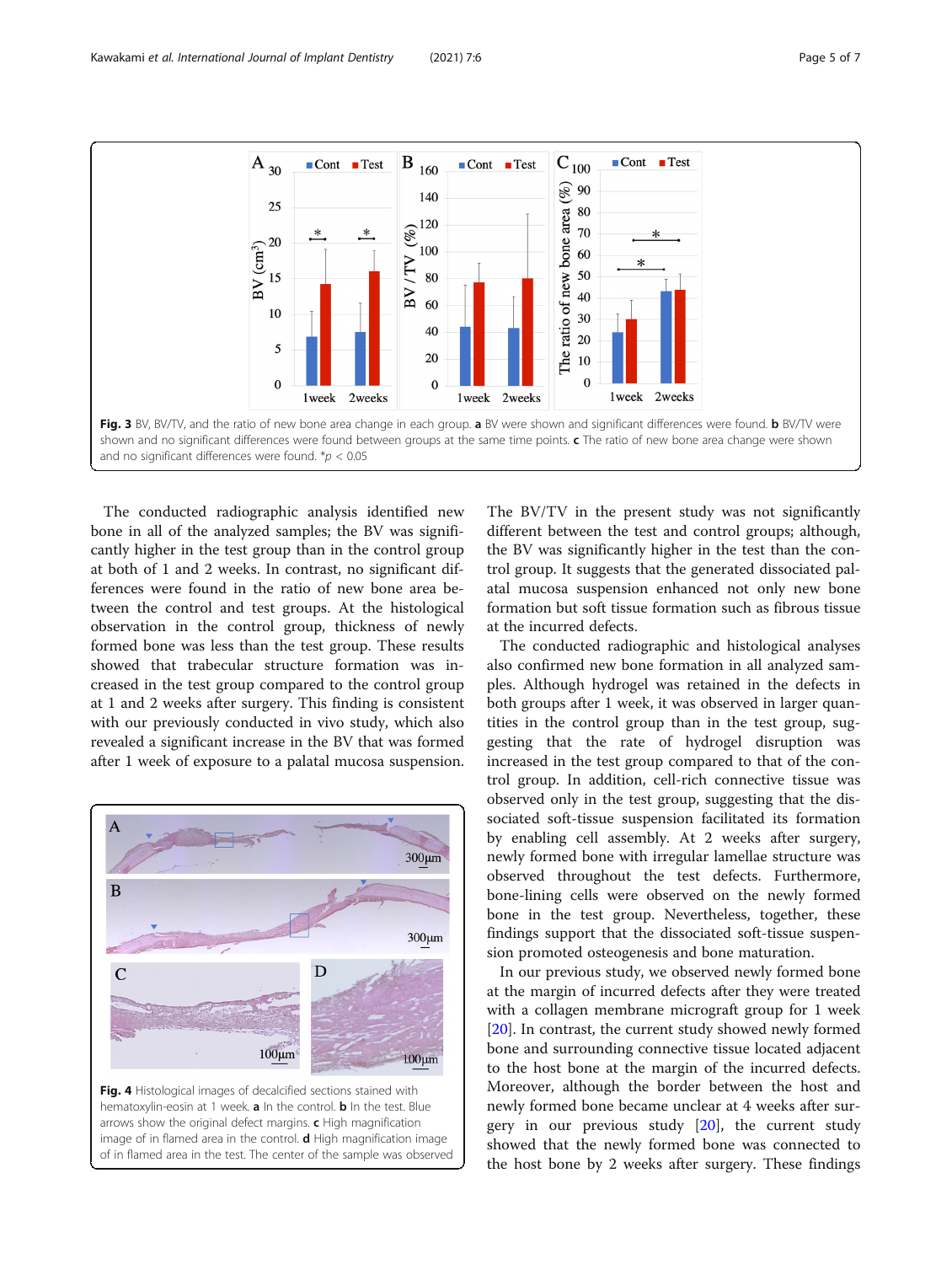<span id="page-5-0"></span>

suggest that the processes of bone maturation differ between the two studies. In fact, the self-assembling peptide matrices used in the current study comprised a synthetic and resorbable hydrogel that was used for the delivery of therapeutics during preclinical research [\[26](#page-6-0)]. The gradual absorption of the self-assembling peptide matrices is considered to facilitate the sustained release of mucosal tissue delivered signaling molecules and growth factors from the dissociated soft-tissue suspension and to support bone regeneration to a greater extent than the previously developed collagen micrograft, and enabling a significant increase the new bone volume in this study at 2 weeks in the test group.

The dissociated soft-tissue suspension generated in this study was produced from rat palatal mucosa. Some previous studies have demonstrated that mucosal tissues express high levels of pro-angiogenic factors, such as FGF2 and FGF8, which promote osteoblast differentiation and bone formation [\[11](#page-6-0), [15](#page-6-0), [16\]](#page-6-0). Moreover, exposure to dissociated mucosal tissue has been shown to promote VEGF expression [\[16](#page-6-0)], and thereby stimulate wound healing via multiple mechanisms, including collagen deposition, angiogenesis, and epithelization [\[27](#page-6-0)]. VEGF-enhanced angiogenesis has also been shown to improve bone regeneration [[17\]](#page-6-0); thus, in the present study, we harvested and generated the dissociated softtissue suspension from a relatively large amount of palatal tissue. Further studies are required to investigate which specific pro-osteogenic growth factors and signaling molecules. Similarly, while d'Aquino et al. [[28](#page-6-0)] previously showed that micrograft produced using the herein employed dissociation device promote cell viability, further studies are needed to evaluate and confirm the

effects of the generated palatal mucosa-derived dissociated soft-tissue suspension on cell viability.

Autogenous tissue graft does not incur any risk of immunogenic reaction or latent infection. The dissociated soft-tissue suspension developed in the current study promises to improve the rate at which autografts are currently used to achieve bone regeneration, and may also reduce patient treatment and recovery periods. Continued research is needed to assess its potential as a local injection or adjuvant for use in combination with scaffold material to repair bone defects in the clinical setting.

# Conclusions

The use of dissociated palatal mucosa tissue suspension generated by autogenous tissue promoted bone formation in this animal model. The appreciation of dissociated soft-tissue suspension for bone augmentation promises to improve the patient burden, which is less amount of harvesting autograft than conventional bone graft in the clinical situation. Future study needs to investigate the scaffold which was more effective material for bone augmentation.

#### Abbreviations

FGF: Fibroblast growth factors; VEGF: Vascular endothelial growth factor; BV: New bone volume; TV: Total tissue volume; 3D: Three-dimensional; EMDs: Enamel matrix derivatives; BMPs: Bone morphogenetic proteins

#### Acknowledgements

We thank Mr. Tetsumaru Murata and Ms. Taki Yamada (TMSC Co., Ltd.) for technical assistance with the tissue dissociative device (Rigenera system). The authors declare no potential conflicts of interest with respect to the authorship and/or publication of this article.

#### Authors' contributions

SK, MS, and SK conceived and designed the study, performed the experiments and data analysis, and wrote the manuscript. HI performed the experiments and data analysis. KK and MS participated in discussion of the results and manuscript preparation. All authors read and approved the final version of the manuscript.

#### Funding

Not applicable.

#### Availability of data and materials

The datasets used in the study are available from the corresponding author on reasonable request.

#### Ethics approval and consent to participate

This study was approved by the ethics approval (Approval Number: A2017- 104C) and experimental protocols by the Institutional Committee of Animal Care and Use at Tokyo Medical and Dental University.

#### Consent for publication

All the authors consent to publication.

#### Competing interests

Sawako Kawakami, Makoto Shiota, Kazuhiro Kon, Masahiro Shimogishi, Hajime Iijima, and Shohei Kasugai declare that they have no conflict of interest